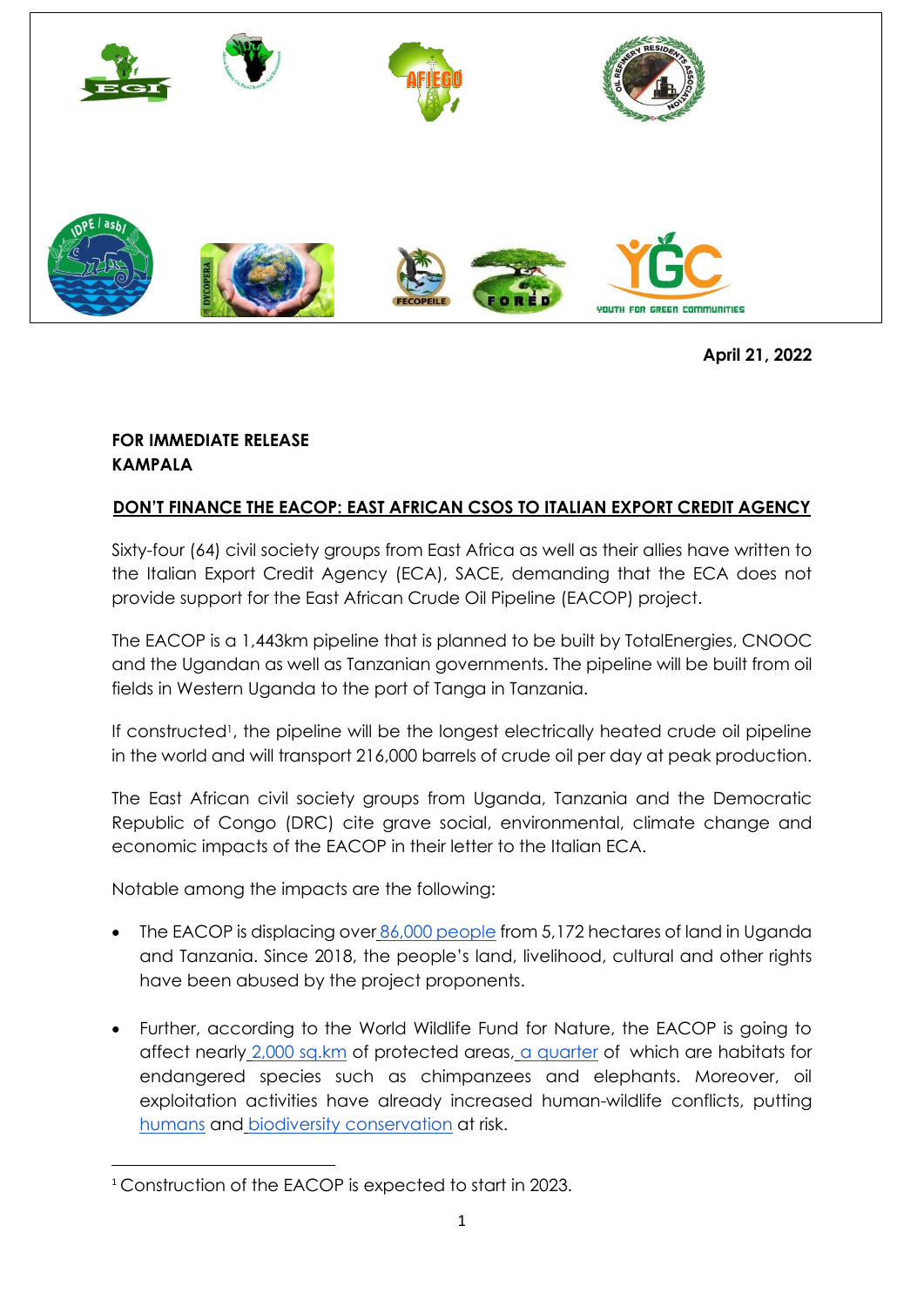- In addition, some of the oil to be transported by the EACOP will be drilled from Lake Albert, a cross-border lake on which hundreds of thousands of fishers in Uganda and the DRC rely to make a living. Lake Albert is also an economic powerhouse for Uganda, providing [43%](https://www.ubos.org/wp-content/uploads/publications/01_20202019_Statistical_Abstract_-Final.pdf) of the fish catch in the country. Fisherfolks' livelihoods have already been [destabilised](https://www.ft.com/content/e1670042-11bd-4c68-9bde-a599d94bd8c0) because of the oil activities on the lake.
- It is notable that part of the oil to be transported by the EACOP will also be drilled from Murchison Falls National Park (MFNP), one of Uganda's oldest, largest and most visited national parks. This has endangered biodiversity conservation and tourism, one of Uganda's top tourism exchange earners.
- Moreover, nearly a third of the EACOP will be constructed in the Lake Victoria basin, the second biggest freshwater lake in the world on which up to 40 million people in East Africa rely for water. The lake is also important for fisheries and food security as it is responsible for [39.9%](https://www.ubos.org/wp-content/uploads/publications/01_20202019_Statistical_Abstract_-Final.pdf) of the fish catch in Uganda.
- At peak production, the oil transported by the EACOP will result in the production of over 34.3 million metric tonnes of carbon per year when the oil is burnt.

The civil society groups argue that these and other impacts, alongside commitments made at COP 26 by the Italian government to align its international support to a clean energy transition by ending new direct public support for fossil fuels by the end of 2022, should rule out Italian support for the EACOP project.

"We were surprised when we received information that SACE was evaluating the EACOP with a view of providing support to the project.

Italy is among 34 governments and five international financial institutions that signed a [statement](https://ukcop26.org/statement-on-international-public-support-for-the-clean-energy-transition/) that committed the countries to aligning their international public support towards the clean energy transition. Supporting the EACOP project undermines this transition," Mr. Samuel Okulony of the Environment Governance Institute in Uganda says.

Dickens Kamugisha from Africa Institute for Energy Governance (AFIEGO) in Uganda says, "The EACOP project proponents have said that part of the reason they are developing the project is to address energy poverty in Uganda.

However, at peak production, Uganda is expected to produce 230,000 barrels of crude oil per day. Over 93% of this oil will be evacuated from Uganda via the EACOP. That oil will not be meeting the energy needs of Ugandans. Moreover, in light of the climate change crisis, serious investors should be investing in renewable energy."